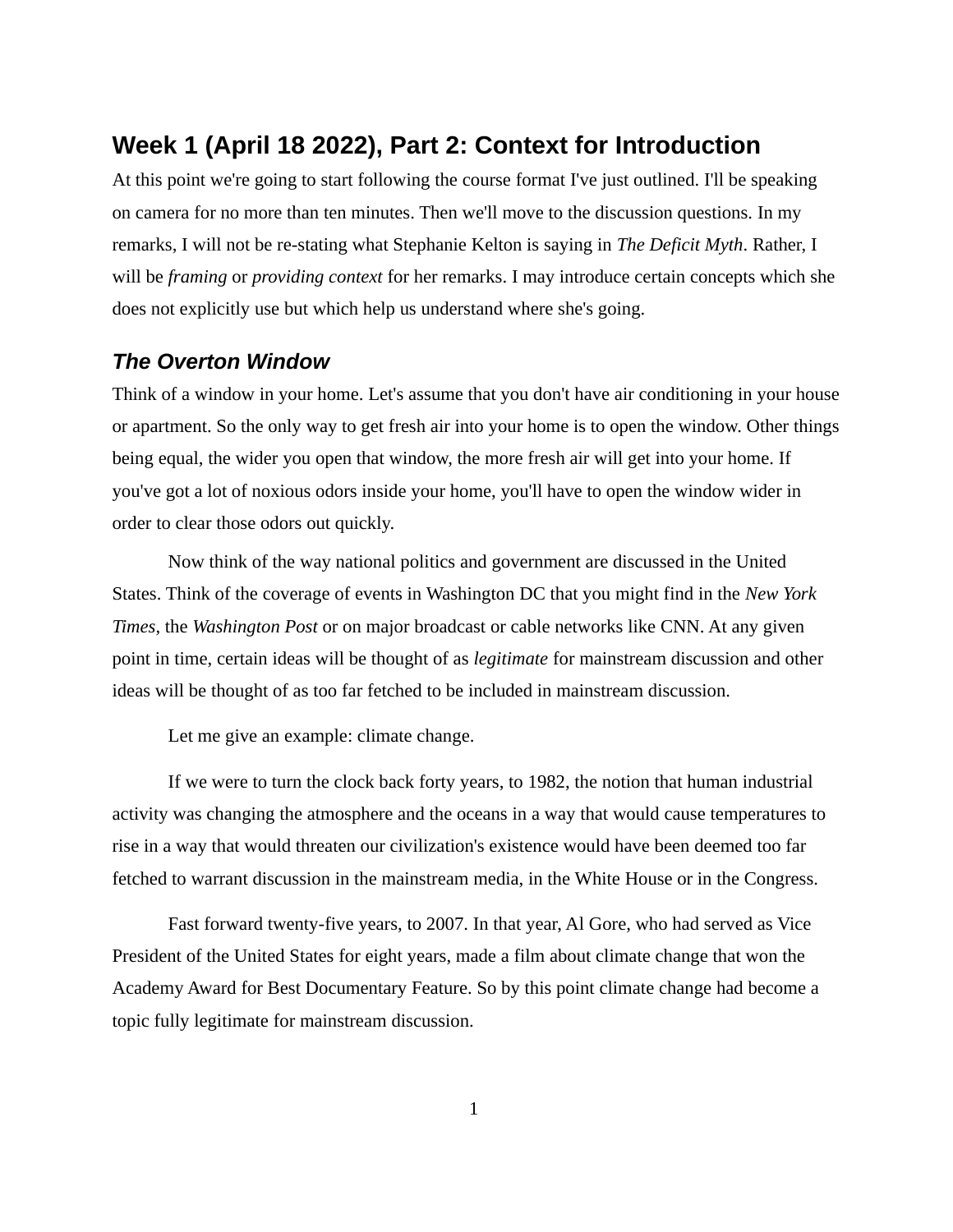If we wanted to talk about this development metaphorically, we might say that "the window for discussion about climate change had been opened much wider" over that twentyfive-year period. That's not to say that people -- particularly politicians in Washington -- had become convinced of the danger of global warming and had begun to act accordingly. Far from it; denial of climate change reigned and still does to this day. But at least the subject was no longer seen as a fringe topic not to be admitted into elite discussion.

This notion -- that the range of topics eligible for mainstream political discussion is like a window that can be opened wider or be closed narrower -- has been described as the *Overton Window*, Joseph Overton being the person who first formally described it. "The Overton window is the range of policies politically acceptable to the mainstream population at a given time. It is also known as the window of discourse." As described in [Wikipedia](https://en.wikipedia.org/wiki/Overton_window), "the [Overton] window frames the range of policies that a politician can recommend without appearing too extreme to gain or keep public office given the climate of public opinion at that time."

## *What Is Kelton Trying to Accomplish in The Deficit Myth?*

There's an Overton window that regulates how wide the discussion of macroeconomic policy in the U.S. can be at any point in time -- and Stephanie Kelton is trying to open that window wider -- much wider.

Now, it's not just Stephanie Kelton who's doing this. In the mid-1990s a a Wall Street guy named Warren Mosler began to self-publish his insights into the way that the U.S. Federal Reserve and other central banks work. He discovered that the way they actually work does not match the way that economics textbooks claim they work.

Mosler's ideas attracted the notions of a number of academic economists, none of whom worked for elite institutions like Harvard, MIT or Stanford. One of them was L. Randall Wray who, along with Stephanie Kelton, taught for many years at the University of Missouri/Kansas City. Another was Bill Mitchell, an Australian at the University of Newcastle in that country. They drew upon earlier generations of economists, notably John Maynard Keynes, Abba Lerner, Hyman Minsky and Wynne Godley -- with a dash of Karl Marx tossed in behind the scenes. Along the way they somewhat accidentally named their school of thought "Modern Monetary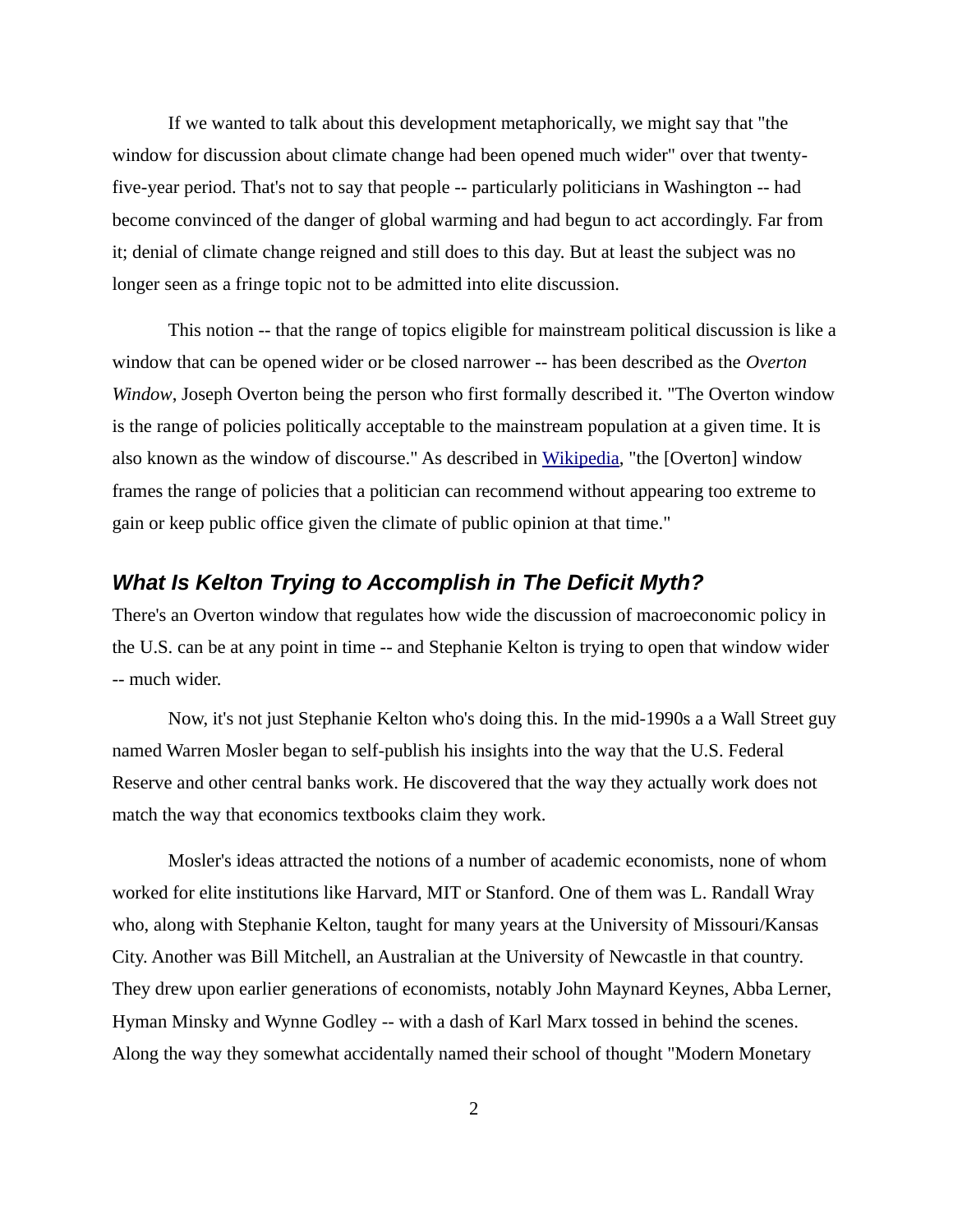Theory."

Mainstream economists viewed the MMTers as cranks whose ideas were deservedly outside the Overton window. The MMTers, in contrast, stuck to their guns. In particular, they argued that the United States, Great Britain, Australia and other countries had responded in an inadequate manner to the massive rise in unemployment which those countries experienced after the Great Financial Crisis of 2007-08. They argued that the governments of these countries could have done much more to reduce unemployment and should have done much more.

Stephanie Kelton was part of this process from the late 1990s forward. She got a unique perspective when she worked as chief economist for the Democratic minority caucus of the U.S. Senate Budget Committee from 2014 to 2016. She got to see up close how misconceptions about the way our economy works place a chokehold on our ability to improve things. She became determined to change the scope and tone of political discourse, particularly among the full range of political actors who customarily look to the Democratic party for solutions to problems. Her book, *The Deficit Myth*, is her attempt to widen the Overton window around the role of the federal government in the U.S. economy.

## *Methodology: Three Phrases*

Over the next six weeks I want you to keep three short phrases in mind:

- What *does* happen
- What *can* happen
- What *should* happen

Modern Money Theory argues that what *does* happen in contemporary monetary production economies -- what *actually* happens -- is different from what orthodox economics and most public discussion about the economy claims happens.

MMT then argues that once we better understand how the economy actually works, we're in a position to identify ways that the economy *can* evolve or be reformed.

Now, what we think *should* happen in the economy -- that is, the way the economy *ought* to evolve or be transformed -- does not follow directly from the way the economy actually works